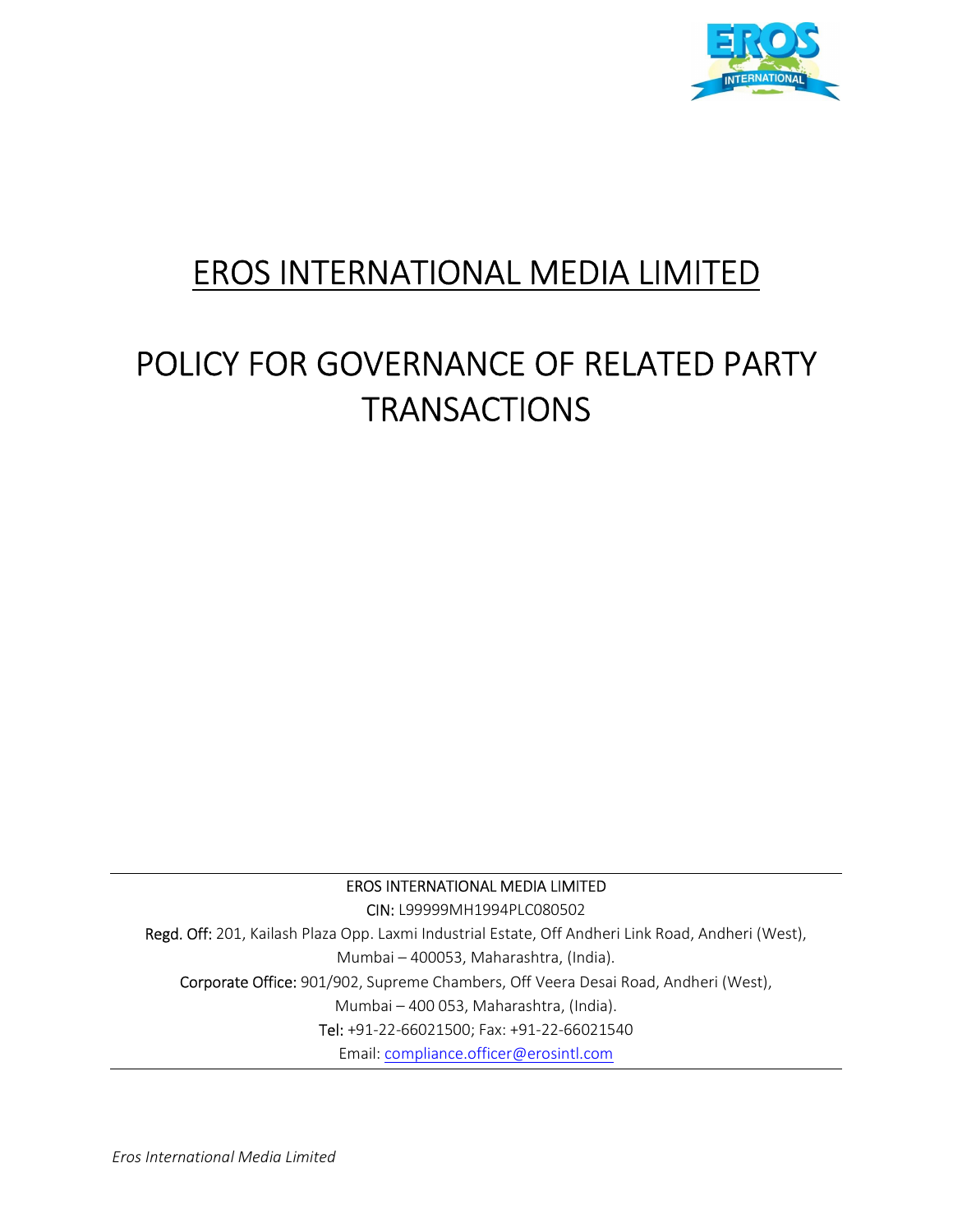

## EROS INTERNATIONAL MEDIA LIMITED

#### POLICY FOR GOVERNANCE OF RELATED PARTY TRANSACTIONS

#### 1. INTRODUCTION

Eros International Media Limited ("the Company") understands and recognizes that certain relationships might present potential or actual conflicts of interest which may raise questions about whether transactions associated with such relationships are consistent with Company's and its stakeholders' best interests. The Company must specifically ensure that certain Related Party Transactions (as defined below) are managed and disclosed in accordance with the strict legal and accounting requirements to which the Company is subject.

The Company has always been committed to the best corporate governance practices and this Policy for Governance of Related Party Transactions ("the Policy") is prepared and amended for ensuring compliance with the provisions of the Companies Act, 2013 and the Securities and Exchange Board of India (Listing Obligations and Disclosure Requirements) Regulations, 2015 ("Listing Regulations") and such other regulatory provisions, as may be applicable from time to time.

#### 2. OBJECTIVE

The Policy is adopted to ensure due and proper compliance with the applicable statutory provisions and to fortify that proper procedure is defined and followed for approval / ratification and reporting of transactions, if any, as applicable, between the Company and any of its Related Parties. The provisions of this Policy are designed to govern the transparency of approval process and disclosures requirements to accord fairness in the treatment of related party transactions.

#### 3. DEFINITIONS AND INTERPRETATIONS

- 3.1. "Act" means the Companies Act, 2013, to the extent notified and the Companies Act, 1956, to the extent in force and rules made there under as amended from time to time.
- 3.2. "Associate Company" in relation to another company, means a company in which that other company has a significant influence, but which is not a subsidiary company of the company having such influence and includes a joint venture company or any entity which falls under the applicable accounting standards.

Explanation.—For the purposes of this clause- (a) the expression "significant influence" means control of at least twenty percent of total voting power, or control of or participation in business decisions under an agreement; (b) the expression "joint venture" means a joint arrangement whereby the parties that have joint control of the arrangement have rights to the net assets of the arrangement.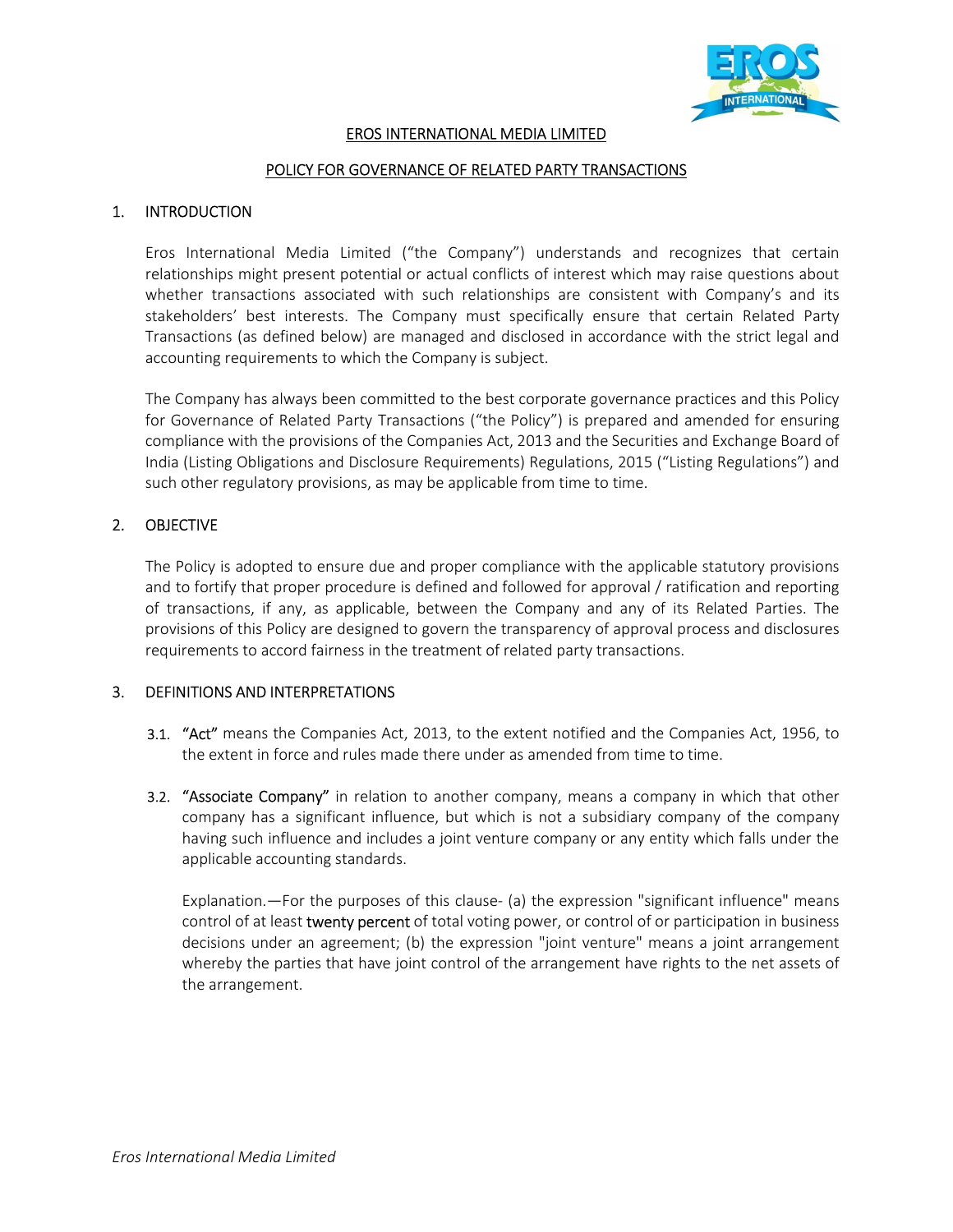

3.3. "Applicable Law" shall mean:

| Sr. No.        | <b>Particulars</b>                                                               | Section/Clause/Regulations                                                                                                     |
|----------------|----------------------------------------------------------------------------------|--------------------------------------------------------------------------------------------------------------------------------|
| 1              | Companies Act, 2013                                                              | Section 188 read with Rule 15 of Companies<br>(Meetings of Board and its Powers) Rules, 2014,<br>as amended from time to time. |
| $\overline{2}$ | SEBI (Listing Obligations and<br>Disclosure Requirements),<br>Regulations, 2015. | Regulation 23 and other points related to<br>Related Party, as amended from time to time.                                      |
| 3              | Indian Accounting Standard<br>(IND AS)                                           | IND AS 24                                                                                                                      |

- **3.4. "Arm's Length Basis"** means a transaction between two related parties that is conducted as if they were unrelated, so that there is no conflict of interest. For determination of Arm's Length basis, guidance may be taken from provisions of Transfer Pricing under Income Tax Act, 1961.
- 3.5. "Audit Committee" means a committee of the Board of Directors of the Company constituted under provisions of the Act and Listing Regulations.
- 3.6. "Board of Directors or Board" shall mean Board of Directors of the Company.
- 3.7. "Control" as defined under the Act includes the right to appoint majority of the Directors or to control the management or policy decisions exercisable by a person or persons acting individually or in concert, directly or indirectly, including by virtue of their shareholding or management rights or shareholders agreements or voting agreements or in any other manner.
- **3.8. "Holding Company"** shall have the meaning as specified under Section 2(46) of the Companies Act, 2013.
- 3.9. "Listing Regulations" means Securities and Exchange Board of India (Listing Obligations and Disclosure Requirements) Regulations, 2015, as amended from time to time.
- 3.10. "Key Managerial Personnel" shall have the same meaning as provided under Section 2(51) of the Companies Act, 2013.
- 3.11. "Material Related Party Transactions" means related party transactions as defined in the Explanation to the Regulation 23(1) of the Listing Regulations, which shall also include the contracts and arrangements as enumerated under Rule 15 of the Companies (Meetings of Board and it's Powers) Rules, 2014, which require the Shareholder's Approval.

 Notwithstanding the above, w.e.f. July 1, 2019, any transaction involving payments made to a related party with respect to brand usage or royalty shall be considered material if the transaction(s) to be entered into individually or taken together with previous transactions during a financial year, exceed two percent of the annual consolidated turnover of the Company as per the last audited financial statements of the Company.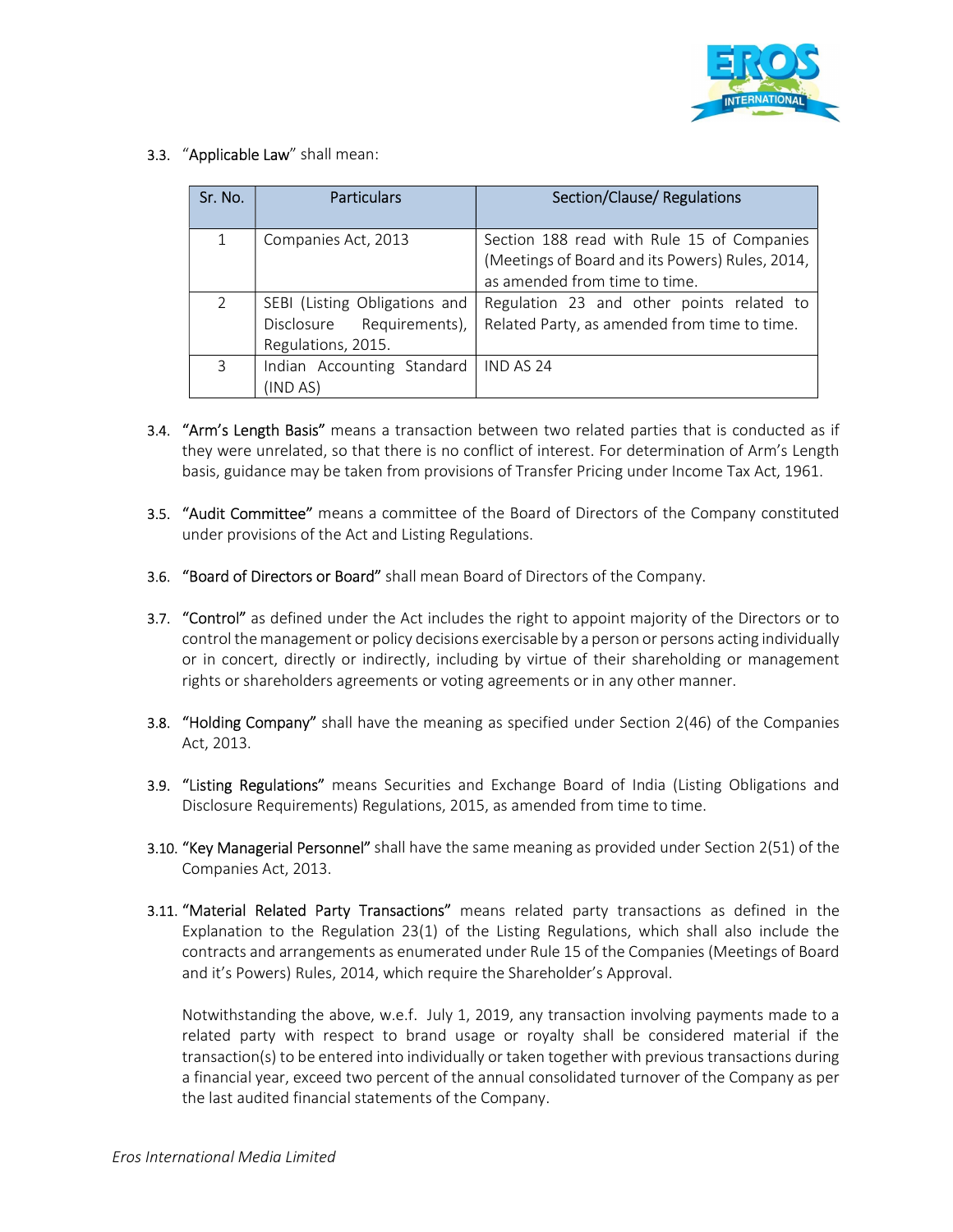

- 3.12. "Ordinary Course of Business" means all such acts and transactions undertaken by the Company, including, but not limited to sale or purchase of goods, property or services, leases, transfers, providing of guarantees or collaterals, in the normal routine in managing trade or business and is permitted by the objects clause of the Memorandum of Association of the Company. The Company should take into account the frequency of the activity and its continuity carried out in a normal organized manner for determining what is in the ordinary course of business.
- 3.13. "Policy" means this Policy for Governance of Related Party Transactions.
- 3.14. "Related Party" means a party as defined in Section 2(76) of the Act and Regulation  $2(1)(zb)$  of the Listing Regulations.
- 3.15. "Related Party Transactions (RPT)" means the transactions as stated in Clause (a) to (g) of subsection (1) of Section 188 of the Act and as further defined in Regulation 2(zc) of the Listing Regulations.
- 3.16."Subsidiary Company" shall have the same meaning as specified under Section 2(87) of the Companies Act, 2013.

Any other term not defined herein shall have the same meaning as defined in the Act, the Listing Regulations or any other applicable law or regulation and as amended from time to time.

## 4. THE POLICY

All RPTs should be reported to the Audit Committee of the Company for approval, irrespective of its materiality. The Audit Committee shall also approve any subsequent modification of RPT's. The onus will be on Finance & Accounts (F&A) Head to refer RPT or potential RPT's to the Audit Committee for its assessment and approval. The Audit Committee while determining approval to an RPT, shall consider all the applicable provisions of laws, as amended from time to time, to ensure perfect compliance of laws.

The Company is having several subsidiary companies, often contracts / arrangements with such subsidiary companies would result in RPT's. However, it is to be noted that these subsidiaries are formed for film production and distribution activities, etc. Therefore, the contracts / arrangements entered into with such subsidiary companies may be RPTs, however, they would be considered in the ordinary course of business itself.

Once such contracts / arrangements are approved by the Audit Committee, transactions arising out of the same would not be subject to further evaluation when they are executed. This process will be monitored by the F&A head holistically.

#### 5. THE PROCEDURE

(a) The Compliance Officer, as may be identified by the Company, shall identify the related party (ies), as applicable from time to time.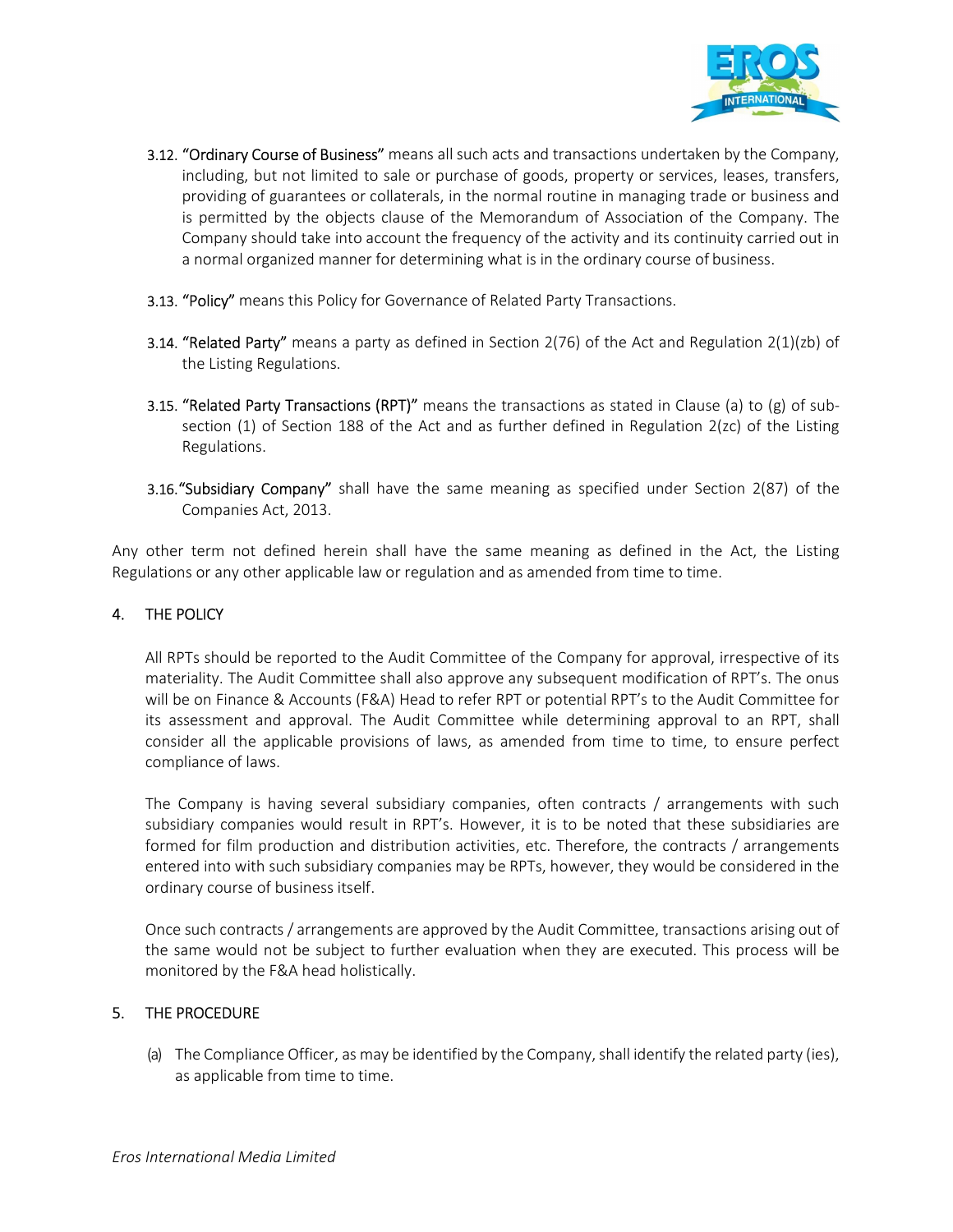

- (b) The Director/ Key Managerial Personnel shall bring to the notice of Compliance Officer of any transactions to be entered by the related party with the company.
- (c) The concerned departments shall approach Compliance Officer before entering into any transactions with Related Party (ies) along with the details of the transactions to be entered.
- (d) After receipt of the notice, the compliance officer shall make sure that the transactions to be entered is as per the Related Party Transaction Policy approved by the Board and also verify the approval sought for such transaction(s) by the Audit Committee /Board of Directors/ Shareholders, as applicable.
- (e) If the transaction to be entered is already approved by the Audit Committee/ Board of Directors/Shareholders, as applicable and if it is within the limit of approval then the compliance officer shall inform the respective department of the same and allow the transaction to proceed.
- (f) If the transaction proposed to be entered with related party is not already approved by the Audit Committee /Board of Directors/ Shareholders, then the Compliance Officer shall take necessary steps for prior approval of the transactions.
- (g) Any Related Party Transaction(s) approved by the Audit Committee / Board of Directors / Shareholders shall be informed to all the concerned departments specifying the limit of approval.
- (h) Interested Directors/Committee Members will not participate in the discussions on Related Party Transactions during the Committee/ Board Meetings.

#### 6. APPROVAL OF RELATED PARTY TRANSACTIONS

#### AUDIT COMMITTEE

All RPTs require prior approval of the Audit Committee. However, the Company may obtain omnibus approval from the Audit Committee subject to the conditions contained in Regulation 23 of the Listing Regulation and Section 177 of the Act read with Rule 6A of Companies (Meeting of Board and its Powers) Rules 2014 and Section 188 of the Act along with the relevant applicable rules made thereto.

#### BOARD OF DIRECTORS

The Audit Committee shall seek the Board's Approval for all RPTs recommended by the Audit Committee. In case of any RPT(s) referred by the Audit Committee to the Board for its approval which are not in the Ordinary Course of Business, and/or not at an Arm's Length Basis, the Board shall consider factors such as nature of the transaction, material terms, the manner of determining the pricing, the business rationale for entering into such transaction, etc. On such consideration the Board may approve the RPT(s) or may require such modifications to be made in the terms of the RPT(s) as it deems appropriate under the circumstances. Any member of the Board who has any interest in any such RPT(s) shall abstain from any and all the discussion(s) and voting on the approval of such RPT(s). All Material Related Party Transactions shall also require the Shareholders' approval.